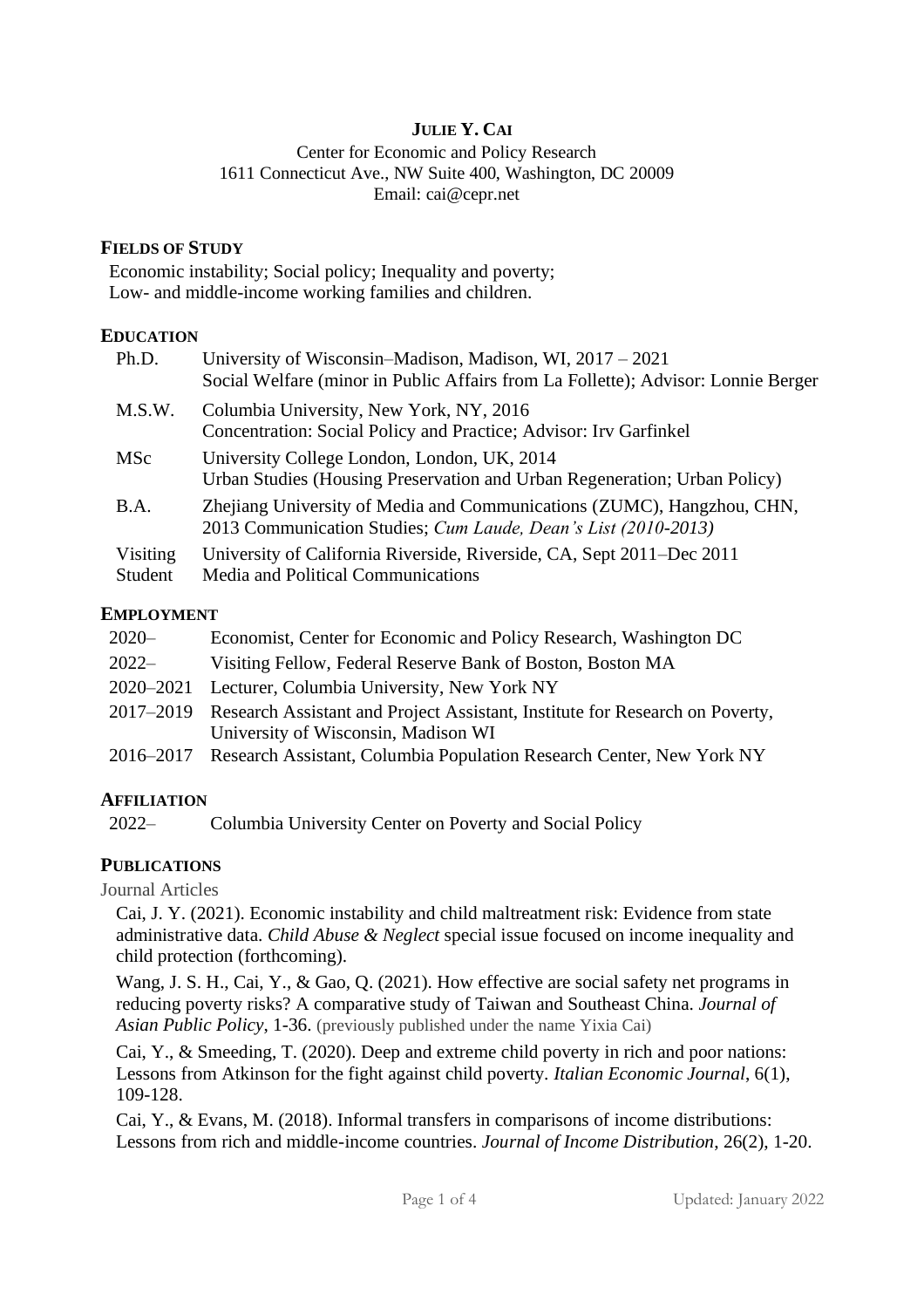Articles under Review or In Progress

Cai, J. Y., Wimer, C., & Berger L. "Intra-year employment instability and the response of the safety net among urban households."

Slack, K., Berger, L., Reilly, A., Reynders, R., & Cai, J. Y. "Results from a multisite randomized control trial of community response: Serving families deflected from child protective services systems."

Cai, J. Y. "Work hours instability and child poverty"

Cai, J. Y. "Work-hours volatility among American working families."

Slack, K., Berger, L., Reilly, A., Reynders, R., & Cai, J. Y. "Preventing child protective services system involvement by asking families what they need: Findings from a multi-site RCT of the Community Response Program."

Cai, J. Y., Garfinkel, I., Neckerman, K., & Wimer, C. "Housing assistance, poverty, and material hardship."

Berger, L., Cai, J. Y., Cancian, M., Chen, Y., Groves, L., & Meyer, D. R. "Family fluidity and economic resources."

Cai, J. Y., Evans, M., & Gornick, J. "Simulating the effects of maternal employment growth on children's economic well-being in upper middle-income countries."

Memo/Report and Other Publications (selected) \*indicates research intern

"Family policies in the Build Back Better Act would reduce burdens on families and provide a better buffer to economic instability." December 2021. (with Algernon Austin). [https://cepr.net/family-policies-in-the-build-back-better-act-would-reduce-burdens-on](https://cepr.net/family-policies-in-the-build-back-better-act-would-reduce-burdens-on-families-and-provide-a-better-buffer-to-economic-instability/)[families-and-provide-a-better-buffer-to-economic-instability/](https://cepr.net/family-policies-in-the-build-back-better-act-would-reduce-burdens-on-families-and-provide-a-better-buffer-to-economic-instability/)

"Native Americans need to be included in annual Census reports on income and poverty." November 2021. (with Shawn Fremstad). [https://cepr.net/native-americans-need-to-be](https://cepr.net/native-americans-need-to-be-included-in-annual-census-reports-on-income-and-poverty/)[included-in-annual-census-reports-on-income-and-poverty/](https://cepr.net/native-americans-need-to-be-included-in-annual-census-reports-on-income-and-poverty/)

"Home health care: Latinx and Black women are overrepresented, but all women face heightened risk of poverty." October 2021. (with Anaïs Goubert\* and Eileen Appelbaum). [https://cepr.net/home-health-care-latinx-and-black-women-are-overrepresented-but-all](https://cepr.net/home-health-care-latinx-and-black-women-are-overrepresented-but-all-women-face-heightened-risk-of-poverty/)[women-face-heightened-risk-of-poverty/](https://cepr.net/home-health-care-latinx-and-black-women-are-overrepresented-but-all-women-face-heightened-risk-of-poverty/)

"Black and Asian American workers falling behind in getting back jobs." September 2021 (with Dean Baker). [https://cepr.net/black-and-asian-american-workers-falling-behind-in](https://cepr.net/black-and-asian-american-workers-falling-behind-in-getting-back-jobs/)[getting-back-jobs/](https://cepr.net/black-and-asian-american-workers-falling-behind-in-getting-back-jobs/)

"Over 3.8 million young adults found not working or in school in early 2021." June 2021 (with Simran Kalkat\*, Shawn Fremstad). https://cepr.net/over-3-8-million-young-adultsfound-not-working-or-in-school-in-early-2021/

"Housing insecurity by race and place during the pandemic." April 2021 (with Simran Kalkat\*, Shawn Fremstad). https://cepr.net/report/housing-insecurity-by-race-and-placeduring-the-pandemic/

"Bias in survey nonresponse and its impacts on labor force statistics." April 2021 (with Dean Baker). https://www.ineteconomics.org/uploads/papers/WP\_150-Cai-Baker.pdf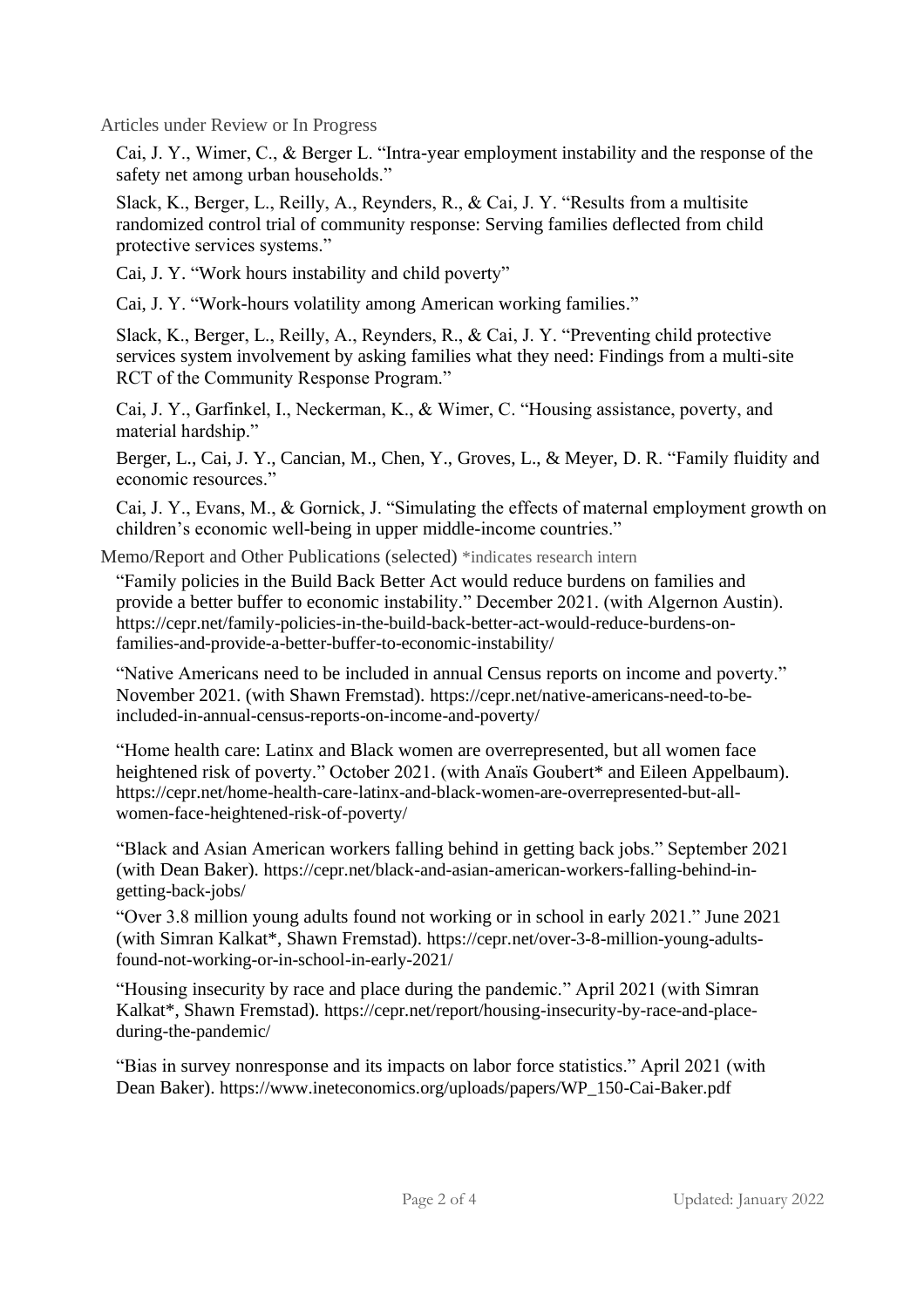"Most children live in households that experience one or more substantial declines in earnings during the year: The Child Tax Credit should be restructured to help them." March 2021 (with Shawn Fremstad). https://cepr.net/report/most-children-live-inhouseholds-that-experience-one-or-more-substantial-declines-in-earnings-during-the-year-thechild-tax-credit-should-be-restructured-to-help-them/

"It is time for the FMLA to fulfill the promise of inclusive and paid leave." February 2021 (with Eileen Appelbaum). https://cepr.net/report/it-is-time-for-the-fmla-to-fulfill-the-promiseof-inclusive-and-paid-leave/

"Pandemic leads to more precarious housing situation." August 2020 (with Shawn Fremstad). <https://cepr.net/pandemic-leads-to-more-precarious-housing-situation/>

"Labor market transitions of young people during the pandemic." July 2020 (with Hye Jin Rho and Shawn Fremstad). [https://cepr.net/labor-market-transitions-of-young-people-during](https://cepr.net/labor-market-transitions-of-young-people-during-the-pandemic/)[the-pandemic/](https://cepr.net/labor-market-transitions-of-young-people-during-the-pandemic/)

"Poverty and risk of child protective services involvement" 2019. Report to the Wisconsin Department of Children and Families. (with Lonnie Berger, Kristen Slack, Jessica Pac, and Anna Walther).

"A review of out-of-home placement prevention programs." 2019. Report to the Wisconsin Department of Children and Families. (with Lonnie Berger and Kristen Slack).

"Father engagement in prevention programs." 2019. Memo to the Wisconsin Child Abuse and Neglect Prevention Board. (with Kristen Slack).

### **PRESENTATIONS** (Selected)

"Bias in survey nonresponse and its impacts on labor force outcomes." Society for the Study of Economic Inequality (ECINEQ), hosted by LSE. July 2021. Virtual presentation.

"Survey bias may underestimate unemployment, particularly among young black men." CEPR and Institute for New Economic Thinking. April 2021. Virtual presentation.

"The effects of parental employment instability on American children." Biennial conference of Work and Family Researchers Network. March 2021. Virtual presentation.

"Economic instability and CPS involvement: Evidence from state administrative data." Presentation at the annual meeting of the Association for Public Policy Analysis and Management (APPAM). November 2020. Virtual presentation.

"Informal transfers in comparisons of income distribution: Lessons from rich and middleincome countries." (with Martin Evans). Society of Government Economists, Washington DC. March 2020. (\*invited but not presented due to COVID-19 cancellation)

"The impact of housing assistance on risk of young child maltreatment: New evidence from the Fragile Families and Child Wellbeing Study." Society for Social Work and Research, Washington DC. January 2020.

"When jobs disappear or become unstable: Income dynamics and economic wellbeing among urban households." (with Chris Wimer, Lonnie Berger). Population Association of America (PAA), Austin, TX. April 2019; Society for Social Work and Research, San Francisco, CA. 2019.